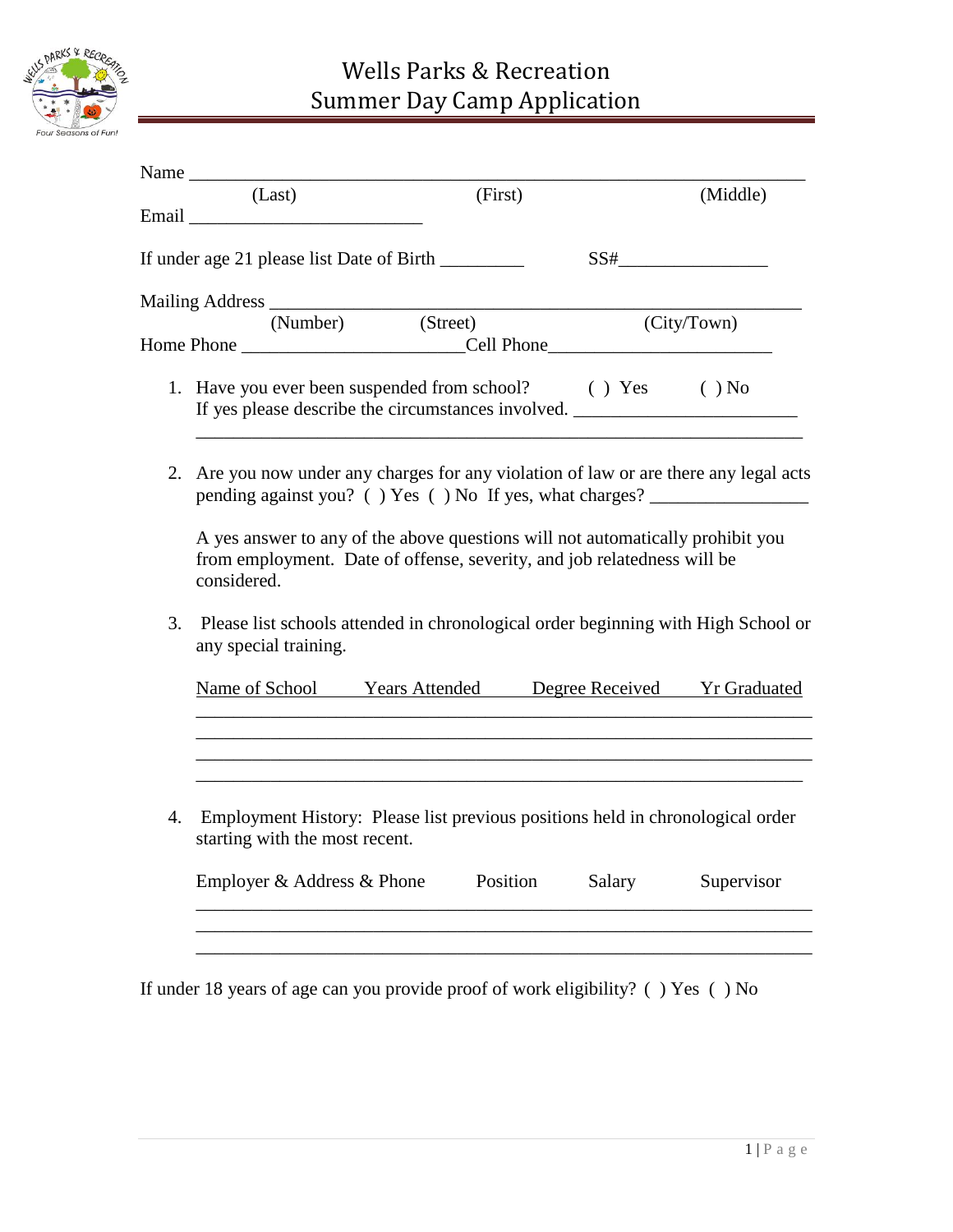

Please give four (4) personal references who have never been employers and who are not relatives of yours.



 $\mathcal{L}_\text{max} = \mathcal{L}_\text{max} = \mathcal{L}_\text{max} = \mathcal{L}_\text{max} = \mathcal{L}_\text{max} = \mathcal{L}_\text{max} = \mathcal{L}_\text{max} = \mathcal{L}_\text{max} = \mathcal{L}_\text{max} = \mathcal{L}_\text{max} = \mathcal{L}_\text{max} = \mathcal{L}_\text{max} = \mathcal{L}_\text{max} = \mathcal{L}_\text{max} = \mathcal{L}_\text{max} = \mathcal{L}_\text{max} = \mathcal{L}_\text{max} = \mathcal{L}_\text{max} = \mathcal{$ 

Please list and describe any experience you have had working with children and the names and telephone numbers of people who could tell about these experiences (including babysitting, church groups, other counselor experiences; if noted above then you do not need to list them again.)

\_\_\_\_\_\_\_\_\_\_\_\_\_\_\_\_\_\_\_\_\_\_\_\_\_\_\_\_\_\_\_\_\_\_\_\_\_\_\_\_\_\_\_\_\_\_\_\_\_\_\_\_\_\_\_\_\_\_\_\_\_\_\_\_\_\_\_\_\_\_\_\_ \_\_\_\_\_\_\_\_\_\_\_\_\_\_\_\_\_\_\_\_\_\_\_\_\_\_\_\_\_\_\_\_\_\_\_\_\_\_\_\_\_\_\_\_\_\_\_\_\_\_\_\_\_\_\_\_\_\_\_\_\_\_\_\_\_\_\_\_\_\_\_\_

\_\_\_\_\_\_\_\_\_\_\_\_\_\_\_\_\_\_\_\_\_\_\_\_\_\_\_\_\_\_\_\_\_\_\_\_\_\_\_\_\_\_\_\_\_\_\_\_\_\_\_\_\_\_\_\_\_\_\_\_\_\_\_\_\_\_\_\_\_\_\_\_

\_\_\_\_\_\_\_\_\_\_\_\_\_\_\_\_\_\_\_\_\_\_\_\_\_\_\_\_\_\_\_\_\_\_\_\_\_\_\_\_\_\_\_\_\_\_\_\_\_\_\_\_\_\_\_\_\_\_\_\_\_\_\_\_\_\_\_\_\_\_\_\_ \_\_\_\_\_\_\_\_\_\_\_\_\_\_\_\_\_\_\_\_\_\_\_\_\_\_\_\_\_\_\_\_\_\_\_\_\_\_\_\_\_\_\_\_\_\_\_\_\_\_\_\_\_\_\_\_\_\_\_\_\_\_\_\_\_\_\_\_\_\_\_\_

 $\mathcal{L}_\mathcal{L} = \{ \mathcal{L}_\mathcal{L} = \{ \mathcal{L}_\mathcal{L} = \{ \mathcal{L}_\mathcal{L} = \{ \mathcal{L}_\mathcal{L} = \{ \mathcal{L}_\mathcal{L} = \{ \mathcal{L}_\mathcal{L} = \{ \mathcal{L}_\mathcal{L} = \{ \mathcal{L}_\mathcal{L} = \{ \mathcal{L}_\mathcal{L} = \{ \mathcal{L}_\mathcal{L} = \{ \mathcal{L}_\mathcal{L} = \{ \mathcal{L}_\mathcal{L} = \{ \mathcal{L}_\mathcal{L} = \{ \mathcal{L}_\mathcal{$ 

Please answer the following questions and if more space is needed, continue your answer on the back or attach additional sheets.

1. What goals would you like to accomplish as a day camp employee?

- 2. What hobbies do you enjoy during your spare time?
- 3. What activities would you like to see as part of the day camp program? How would you help to make them part of our day camp program?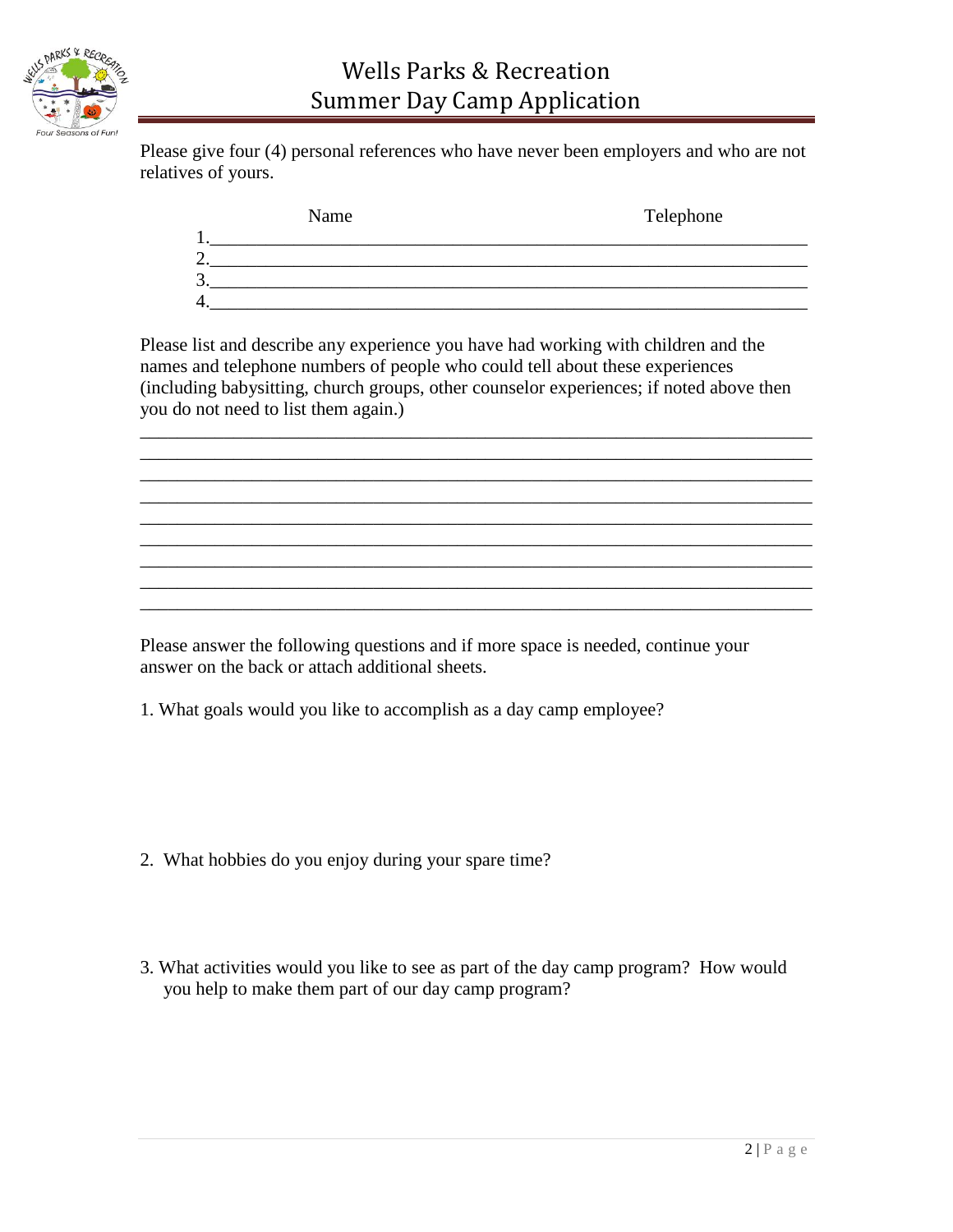

4. What makes you qualified for a position working with children?

5. What are some qualities that you admire in other people?

6. Do you have a current certification in CPR or First Aid? (if yes please include a copy of your certificate)

7. Why do you want to work at the Wells Recreation Day Camp?

8. What are your expectations of the position you are applying for?

Please add any additional comments or information that might be helpful to the people making the hiring decision.

*\*\* Please include a letter of recommendation from a teacher, professor, guidance counselor or former employer (including babysitting jobs) or your application will be denied.*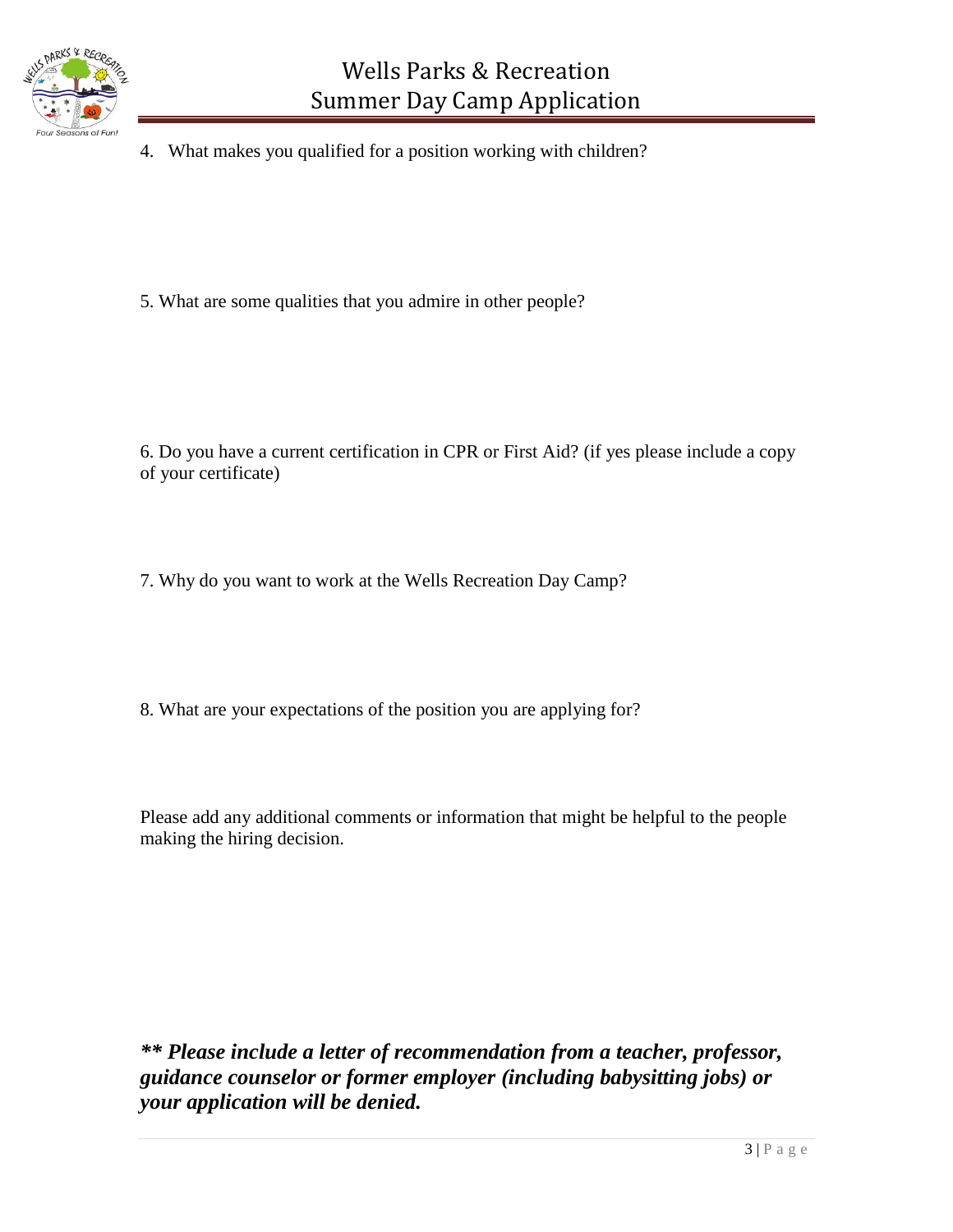

Activity Checklist (please number the following categories of which you can either lead, assist or have no experience in)

- (1) Activities in which you have experience and are capable of leading.
- (2) Activities which you have participated in and could assist in leading.
- (3) Activities which interest you that you have had no experience.

| <b>Sports</b>            | <b>Boating</b>                 | <b>Games</b>          |
|--------------------------|--------------------------------|-----------------------|
| Tennis                   | Canoeing                       | <b>Group Games</b>    |
| Soccer                   | Sailing                        | Initiatives           |
| Basketball               | Rowing                         | New Games             |
| Flag Football            |                                | <b>Carnival Games</b> |
| Lacrosse                 |                                |                       |
| Volleyball               | <b>Outdoor Skills</b>          | <b>Drama/Music</b>    |
| <b>Example 2</b> Archery | <b>Cooking</b> Outdoor Cooking | _____ Skits/Plays     |
| Baseball                 | Hiking                         | ____ Song Leading     |
| Softball                 | Climbing                       | Musical               |
| Swimming                 | <b>Survival Skills</b>         | Instrument            |
| Advanced                 | Fire building                  | What kind             |
| Lifesaving               |                                |                       |
| <b>WSI</b>               |                                | Storytelling          |
| Track/Running            |                                | Dance                 |
| $\equiv$ Bicycling       |                                |                       |
| <b>Crafts</b>            | <b>First Aid</b>               | <b>Nature</b>         |
| <b>Nature Crafts</b>     | CPR (Cert. Date)               | Plants                |
|                          | <b>First Aid Course</b>        |                       |
| Painting/Drawing         |                                | Ecology               |
| Photography              |                                | Entomology            |
| Other Ideas              |                                | Oceanography          |
|                          |                                | Animals               |

Check off the position you are applying for as well as the age group that you are interested in working with.

| Jr. Camp Counselor  | Camp Program Coordinator   |  |  |
|---------------------|----------------------------|--|--|
| (Age 16)            | $(Age 21 \& oldlet)$       |  |  |
| $Gr. K-2$           | $Gr. K-2$                  |  |  |
| Gr. $3 & 4$         | Gr. $3 & 4$                |  |  |
| Gr. $5 & 6$         | Gr. $5 & 6$                |  |  |
| Camp Counselor      | Jr. Leadership Coordinator |  |  |
| $(Age 16 \& older)$ | (Age 21 and older)         |  |  |
| $Gr. K-2$           | Gr. 7-9                    |  |  |
| Gr. $3 & 4$         |                            |  |  |
| Gr. $5 & 6$         |                            |  |  |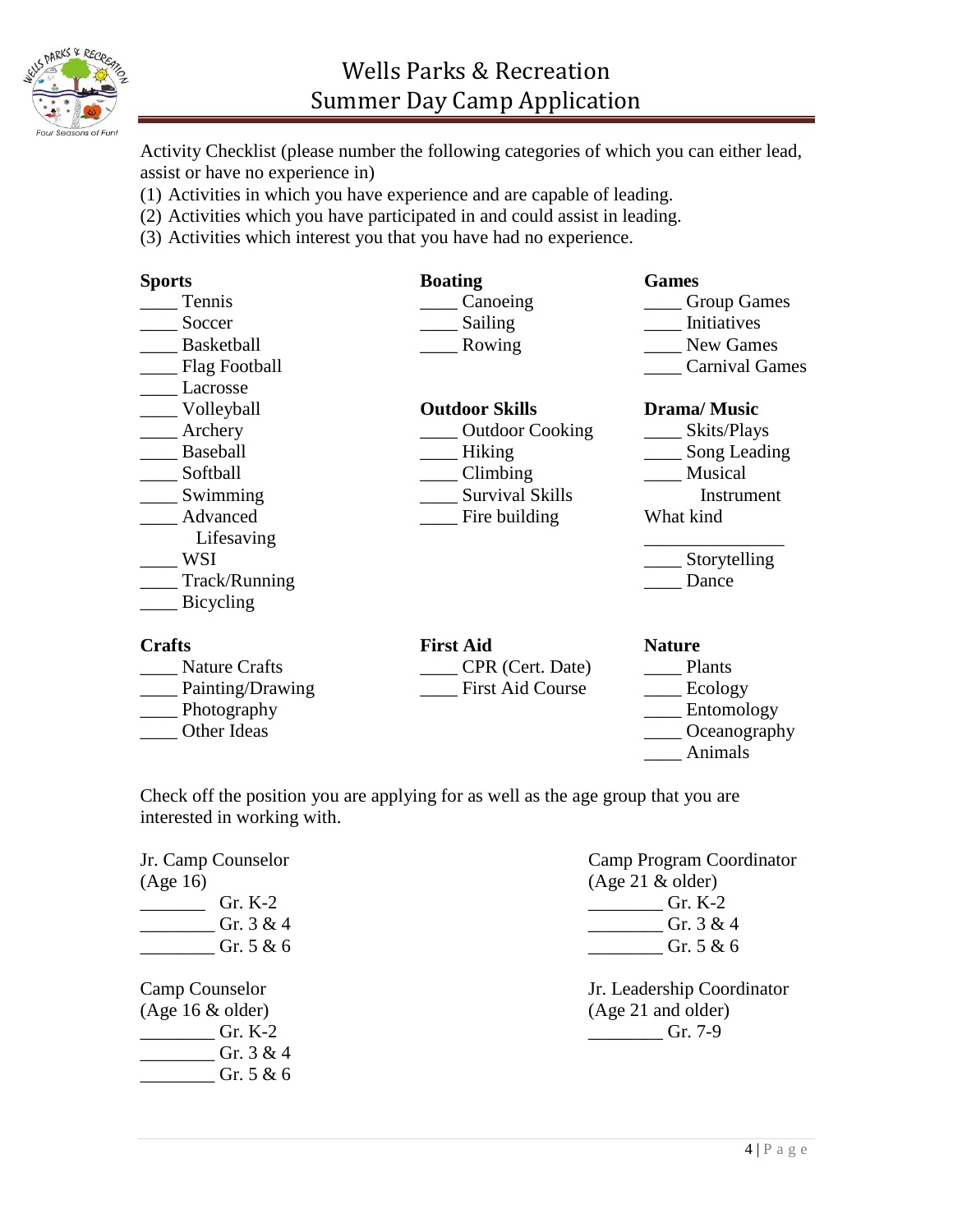

## **\*\*\* You must be available for training the week prior to camp and full 8 week camp program.**

## **CERTIFICATION**

I am aware that any **omissions, falsifications, misstatements, or misrepresentations above** may disqualify me for employment consideration and, if I am hired, may be grounds for termination at a later date. I understand that any information that I give in this application or in the continuing application process may be subject to verification and investigation. I consent to the release of information about my ability, employment history, and fitness for employment by employers, schools, law enforcement agencies, and other individuals and organizations to investigators, personnel staff and other authorized municipal representatives of the Town of Wells for employment purposes. This consent shall continue to be effective during my employment if I am hired. I understand that applications submitted for municipal employment may be public records. I certify that to the best of my knowledge and belief all of the statements contained herein and on any attachments are **true, correct, complete, and made in good faith.**

Signature\_\_\_\_\_\_\_\_\_\_\_\_\_\_\_\_\_\_\_\_\_\_\_\_\_\_\_\_\_\_\_\_\_\_ Date \_\_\_\_\_\_\_\_\_\_\_\_\_\_\_\_\_\_\_\_\_\_\_\_\_

Signature \_\_\_\_\_\_\_\_\_\_\_\_\_\_\_\_\_\_\_\_\_\_\_\_\_\_\_\_\_\_\_\_\_\_ Date \_\_\_\_\_\_\_\_\_\_\_\_\_\_\_\_\_\_\_\_\_\_\_\_\_

(Parent/Guardian must sign if under 18 yrs.)